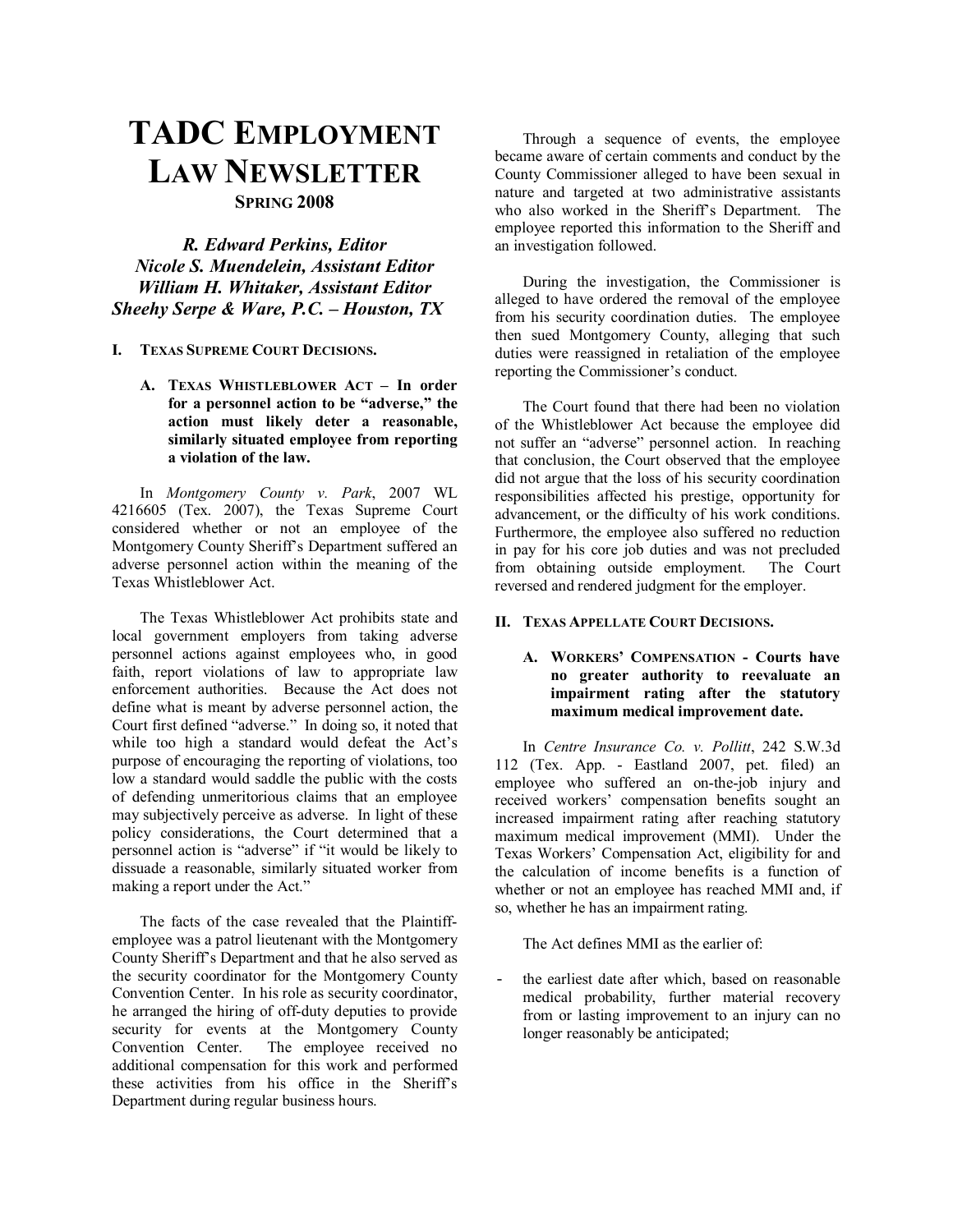- the expiration of 104 weeks [2 years] from the date on which income benefits begin to accrue; or
- the date determined as provided by TEX. LAB. CODE  $§$  408.104 for spinal surgeries.

 Consequently, the legislature has imposed a twoyear deadline for reaching MMI, unless the employee has or is scheduled for spinal surgery during that twoyear window.

 In this case, the employee reached statutory MMI on March 11, 1997 and subsequently underwent three spinal surgeries. After the second surgery, he requested a benefit review conference to discuss his MMI date and impairment rating. No settlement was reached at the conference and a contested case hearing was held in which the hearing officer found that statutory MMI did occur on March 11, 1997. The employee then exhausted his administrative remedies and filed suit in Ector County. The trial court granted summary judgment in favor of the employee, found that his condition had substantially changed, and that his impairment rating should be increased.

On appeal, the Worker's Compensation Insurer argued that the trial court disregarded the two-year MMI deadline and impermissibly reevaluated the employee's impairment rating. The employee argued that while the Texas Workers' Compensation Commission may not have had authority to reevaluate his impairment rating after the statutory MMI date, the trial court did have such authority pursuant to TEX. LAB. CODE § 410.307, which grants trial courts the authority to consider "evidence" of the extent of impairment that was not presented to the commission if the court finds there has been a substantial change in the employee's condition.

In rejecting the employee's argument, the court held that the statutory MMI date requirement was mandatory and that the trial court had no greater authority to reevaluate the employee's impairment rating after that date than did the Commission. The court also recognized that while plaintiffs, such as the employee, can point to evidence establishing a subsequent decline in their condition, the line drawn by the statutory MMI date necessarily results in some individuals receiving disparate treatment and is enforceable.

**B. DEFAMATION - An employee cannot recover as defamation damages those damages caused by employment termination.** 

In *Exxon Mobil Corporation v. Hines*, 2008 WL 509412 (Tex. App.—Houston  $[14<sup>th</sup> Dist.]$  2008), two former employees filed defamation and age discrimination claims against their former employer, Exxon Mobil Corporation ("Exxon"). At the time of their terminations, one employee was 52 years old and had worked for Exxon for 23 years and the other was 50 years old and had worked for Exxon for 19 years. Exxon's stated reason for the terminations was that the former employees had violated guidelines governing Exxon's Educational Matching program.

Prior to trial, the court granted Exxon's partial motion for summary judgment regarding the plaintiffs' age discrimination claims. The defamation claims proceeded to trial where the jury found that Exxon had defamed the plaintiffs and awarded them damages for past mental anguish, injury to character, and past and future lost income and lost unemployment benefits.

On appeal, Exxon argued that economic damages were barred in this case because they resulted from the employment terminations and not directly from the defamation. The court agreed, holding that a terminated employee may not recover damages resulting from employment termination simply because the reason for the termination—even if defamatory may have been internally communicated within the employing company. In other words, an employee cannot recover as defamation damages those damages caused by employment termination. The court then examined the record for evidence of economic damages caused by the defamatory statements themselves, rather than the terminations, but found none and, accordingly, held that the evidence was insufficient to sustain the jury's award of economic damages. The court also held that the evidence was insufficient to support the award of non-economic damages because the evidence regarding the plaintiffs' non-economic damages identified distinct causes of harm other than those statements that the jury had found to be defamatory.

## **C. EXHAUSTION OF REMEDIES - A trial court may not exercise jurisdiction over an unexhausted retaliation claim.**

In *Port Arthur Independent School District v. Mathews*, 245 S.W.3d 635 (Tex. App.-Beaumont 2008), Paula Mathews filed a Title VII age and race discrimination complaint with the Equal Employment Opportunity Commission ("EEOC") in October 2004 against Port Arthur ISD ("PAISD"). In March 2005, the parties executed a mediated conciliation agreement in which PAISD agreed that it would not discriminate or retaliate against Ms. Mathews as a result of filing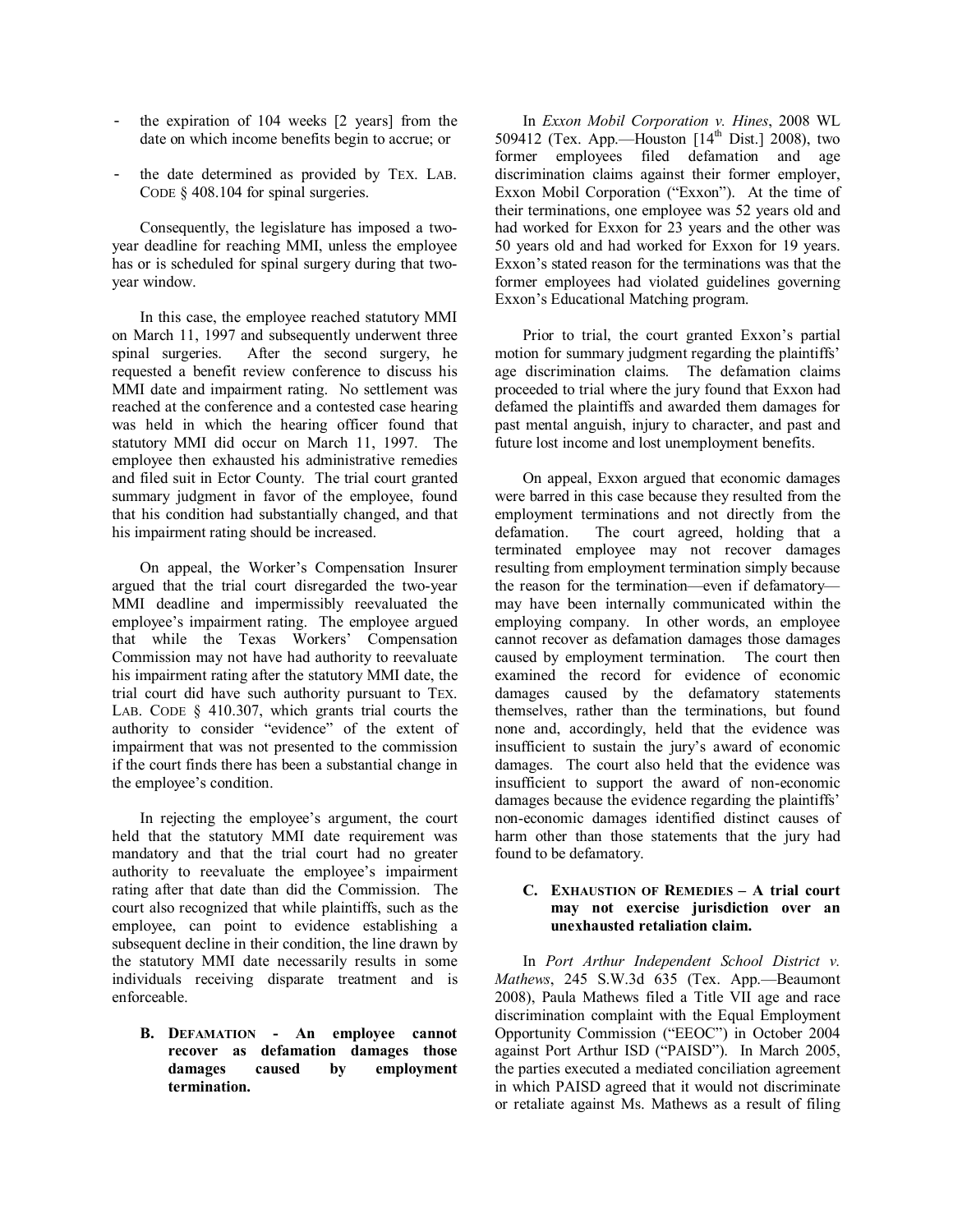the complaint. In January 2006, Ms. Mathews sued PAISD for breach of contract and retaliation, alleging that the school district breached the settlement agreement by failing to hire her for positions for which she was the most qualified, that the positions were filled with less qualified individuals, and that principals in the district did not support her application for job openings. Ms. Mathews also alleged that PAISD retaliated against her. PAISD filed a plea to the jurisdiction, alleging that the trial court lacked jurisdiction over Ms. Mathew's claims because she failed to submit her retaliation claim to either the EEOC or the Texas Workforce Commission—in other words, she failed to exhaust her administrative remedies. The trial court denied the plea to the jurisdiction, and the school district appealed.

 Regarding Ms. Mathews retaliation claim, the court noted that most cases holding that an employee need not file a retaliation complaint with an administrative body to pursue the underlying claim concerned situations in which the retaliation occurred after suit had been filed on a properly exhausted discrimination claim. In Ms. Mathews' case, however, when PAISD allegedly retaliated against her, not proceedings were active before an agency or a court. Thus, for her to have filed a complaint with the EEOC would not have been a futile redundant exercise. To the contrary, Ms. Mathews received relief on her initial complaint and the EEOC did not waive or limit its right to investigate or seek relief on any other charge. Thus, the appeals court held that the trial court could not exercise jurisdiction over Ms. Mathews' unexhausted claim solely because she asserted retaliation.

 Despite a split in the federal circuits, the appeals court saw no compelling reason to ignore the statutorily required exhaustion of remedies regarding Ms. Mathews' breach of contract claim. PAISD's alleged violations of the conciliation agreement retaliation by hiring less-qualified individuals—were actionable regardless of the agreement. Further, the EEOC was a signatory to the conciliation agreement, and Ms. Mathews could have complained to the EEOC and either obtained a right-to-sue letter or the EEOC could have acted to enforce the agreement itself.

## **III. FEDERAL FIFTH CIRCUIT COURT DECISIONS.**

**A. COMPETITIVE ACTIVITY BY EMPLOYEES -In some circumstances, an employee who makes advanced preparations for new employment and who fails disclose certain activities can become liable for duties owed to employers.** 

In *Navigant Consulting, Inc. v. Wilkinson*, 508 F.3d 277 ( $5^{th}$  Cir 2007), the Fifth Circuit recognized that while an employee does not ordinarily violate his duty of loyalty by making some advance preparations for new employment (or for the creation of new competing business), some advanced preparations and failures to disclose are clearly violative of the duties an employee owes his employer.

 In this case, the defendant employees were at-will employees who were bound by noncompete, nonsolicitation and confidentiality agreements. Nonetheless, the defendant employees created a new corporation with the intent to purchase and then resell the department in which they worked to a competitor.

 In support of this scheme, the employees negotiated a long-term lease on their employer's behalf. Although the employees were authorized to make such a lease, the terms negotiated by the employees were not favorable to the employer and appeared to have been negotiated in order to make it necessary for their employer to sell the department if the employees resigned. True to form, the employees subsequently offered to take over the burdensome lease obligation if their employer would allow the employees to "take the business off [the employer's] hands<sup>"</sup>

 Other reprehensible conduct by the employees included: secret bargaining with competing firms for the sale of the department, while assuring the transfer of key personnel; delivering data to competitors which the court determined to be trade secrets; and entering into negotiations with their employer for the transfer of the department to the employees without disclosing that they were also agents for a competitor.

 The court determined that the jury could reasonably have inferred that the employees had a conflict of interest when they negotiated and recommended the long-term lease to their employer. The court also found that the jury was entitled to infer that the employee's pre-resignation solicitations of other employees had the effect of diminishing the employer's ability to retain its own employees and,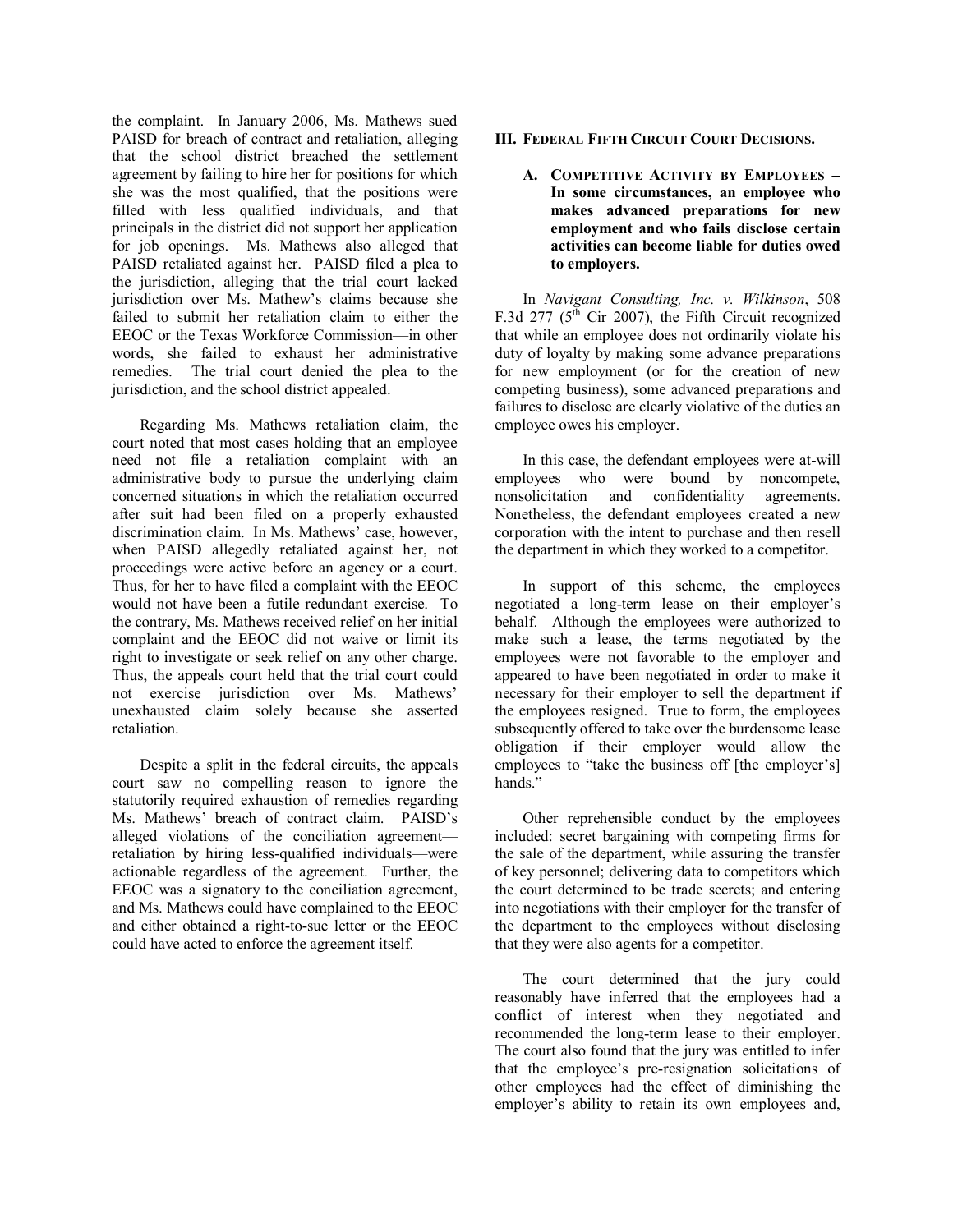consequently, its clients. The Fifth Circuit determined that judgment for the employer of over \$4 million in damages, including exemplary damages, was proper.

#### **B. EMPLOYEE BENEFITS - ERISA is not triggered when an employer does nothing**  more than pay an employee's insurance **premiums.**

In *Shearer v. Southwest Service Life Insurance Co.*, 516 F.3d 276 (5th Cir. 2008) the facts demonstrate that Lance Shearer is an employee as well as a 50 percent shareholder of Intercontinental Materials Management, Inc. ("IMMI"). His mother owns the other 50 percent. In June 2004, Shearer applied for health insurance for himself and his family from Southwest Service Life Insurance Company ("SWSL"). IMMI paid for the insurance premiums for bookkeeping purposes.

Some time later, Shearer's son suffered an injury requiring hospitalization and surgery. Shearer filed a claim with SWSL, and SWSL paid for a portion of the claim. Shearer contended, however, that the insurance policy required SWSL to pay for the entire amount. Shearer subsequently filed suit in Texas state court against SWSL and its agent Richard Sanders. SWSL, with Sanders' consent, removed the case to federal court, claiming that the insurance policy at issue was covered by ERISA and thus Shearer's claims were preempted by ERISA and removable pursuant to 28 U.S.C. ß 1331.

Shortly after removal, the district court struck Sanders as a defendant, and Shearer filed a motion to remand, arguing that the insurance policy was not an ERISA plan. The district court denied the motion without comment. The district court then granted SWSL's motion for summary judgment, ruling that Shearer's claims failed to meet the ERISA standard for relief.

Under 29 U.S.C.  $\S$  1144(a), ERISA preempts "any and all State laws insofar as they may now or hereafter relate to any employee benefit plan  $\dots$ ." Thus, the central issue in the case was whether Shearer's insurance policy with SWSL was an employee benefit plan as defined by ERISA. To be an ERISA plan, the court stated that it had to (a) be a plan (b) not excluded from ERISA coverage by any of the safe-harbor provisions established by the Department of Labor and (c) established or maintained by the employer with the intent to benefit employees.

Shearer admitted that his plan met the first two prongs of this test, but asserted that it was not established or maintained by IMMI with the intent to benefit employees. The Fifth Circuit agreed, noting that although IMMI paid the premiums for two separate insurance policies from two separate insurance companies for Shearer and his mother, it did not pay insurance premiums for any other IMMI employees. Thus, the court concluded there was insufficient evidence that IMMI intended to establish or maintain an ERISA plan to benefit its employees. Accordingly, Shearer's insurance policy was not an ERISA plan, and the district court lacked jurisdiction over Shearer's claims.

#### **C. DISCRIMINATION - A Title VII award of punitive damages and ß 1981 need not be accompanied by compensatory damages.**

In *Abner v. Kansas City Southern Railroad Co.*, 513 F.3d 154 (5th Cir. 2008), eight African-American employees of Kansas City Southern Railroad Company (KCS) sued their employer for creating an environment hostile to race. The first trial ended in a mistrial when the jury failed to reach a verdict. At the second trial, the jury found that KCS created a hostile work environment and failed to show by a preponderance of the evidence that it had corrected the racially derogatory behavior. The jury awarded no compensatory damages, but awarded each plaintiff  $$125,000$  in punitive damages. The district court's judgment incorporated the jury award and awarded an additional \$1 to each plaintiff in nominal damages.

On appeal to the Fifth Circuit, KCS urged the court to overturn the judgment because there was no award of compensatory damages. In making its decision, the Fifth Circuit first sought to determine whether KCS has committed a constitutional violation, in which case a sole award of punitive damages would be permissible. The court concluded that although Title VII and ß 1981 generally arise from the powers granted to Congress by the Thirteenth Amendment, the juryís findings pursuant to these statutes and the instructions given by the district court did not amount to a finding of a constitutional. Thus, the Fifth Circuit next sought to determine whether the punitive damages award coupled with the district judge's grant of \$1 in nominal damages could stand alone.

After reviewing how previous court had handled the issue, the Fifth circuit held that "a punitive damages award under Title VII and § 1981 need not be accompanied by compensatory damages." The court based is decision on three things. First, the text of Title VII, as amended in 1991, and its legislative history demonstrate that Congress did not require actual damages to accompany punitive damages in